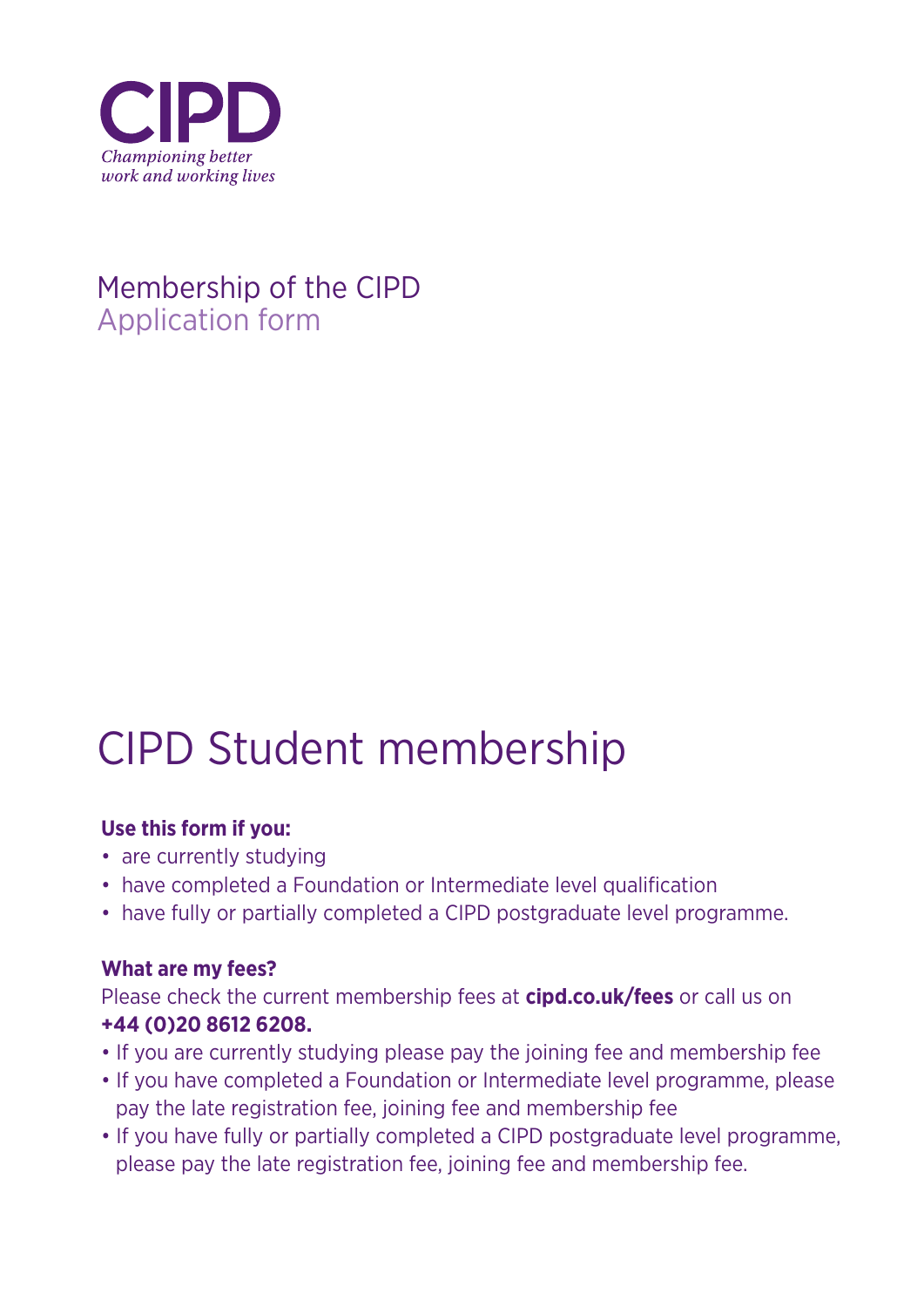Please return this form to: Membership Administration Chartered Institute of Personnel and Development 151 The Broadway London SW19 1JQ UK

Alternatively, you can email your completed form to: **memadmin@cipd.co.uk**

Please note, you can also apply for Student membership online. Please visit **cipd.co.uk/membership/student**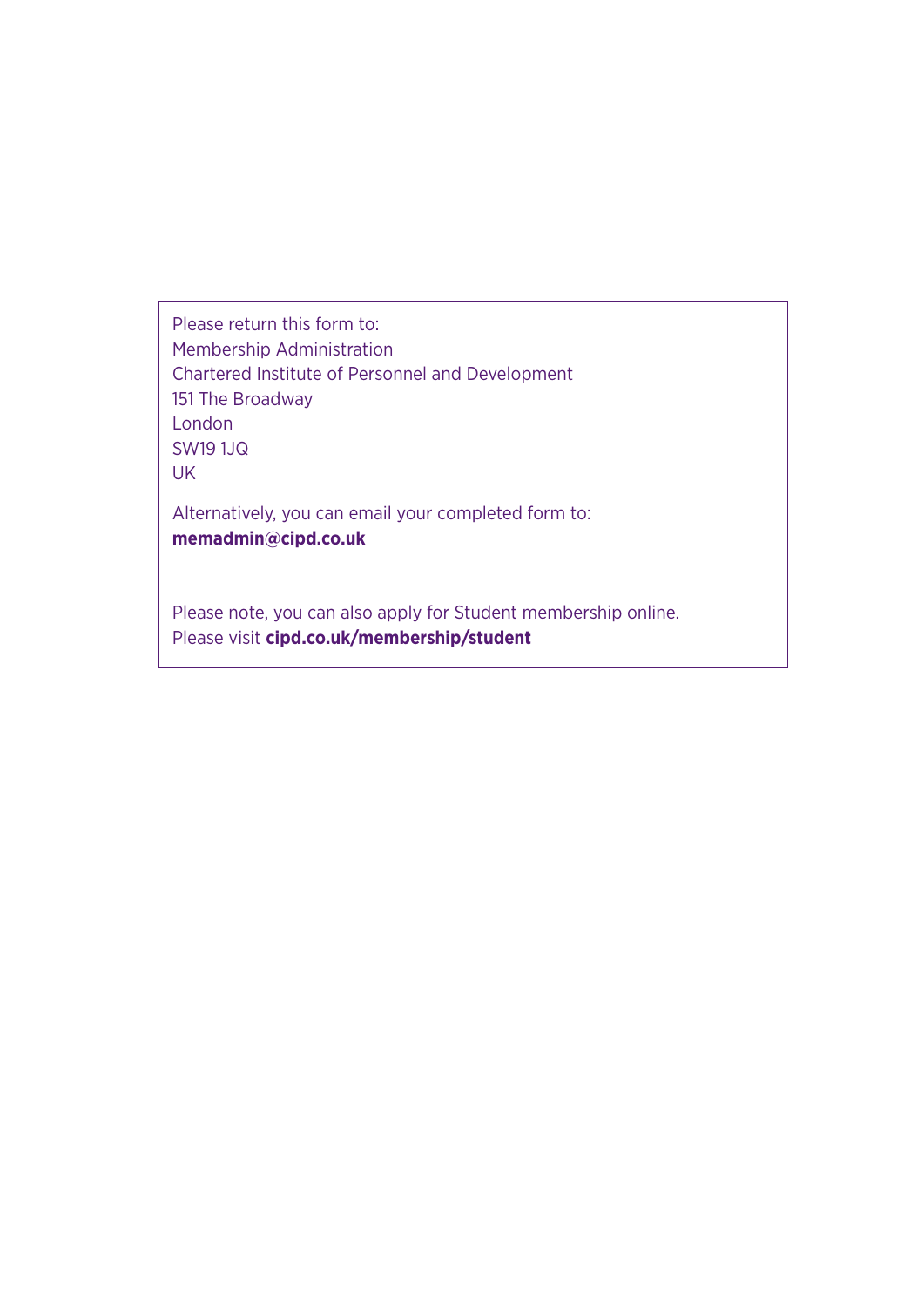#### **Please read these notes before completing the form**

To help us process your application promptly, please write clearly and use **block capitals** throughout, following any instructions carefully. Please ensure you complete all sections of this form. If your form is not completed correctly, this may delay your application. You can join online at **cipd.co.uk/studentregistration**

During your studies, you'll be a Student member of the CIPD and upon successful completion of your programme you'll be awarded Associate member (Assoc CIPD). Therefore it is important that you join the CIPD at the start of your programme in order for us to recognise your qualification and award you with membership. This will also enable you to take full advantage of CIPD member benefits.

If, however you are joining after completion of your qualification you are required to pay the late registration fee, as well as the joining and subscription fee. For fee information, please visit **cipd.co.uk/fees**

| <b>Section 1 - Your contact details</b>                                                                                                                                                                                                                                                                                            |              |
|------------------------------------------------------------------------------------------------------------------------------------------------------------------------------------------------------------------------------------------------------------------------------------------------------------------------------------|--------------|
| <b>Title</b>                                                                                                                                                                                                                                                                                                                       |              |
|                                                                                                                                                                                                                                                                                                                                    |              |
| The name you supply will be used on any certificates and correspondence sent by us, so please state the name you'd prefer us to use.                                                                                                                                                                                               |              |
| Date of birth                                                                                                                                                                                                                                                                                                                      |              |
| If you're working in a 'politically sensitive' area (such as the armed forces, central government, police), please supply either a home or business address. Otherwise, please<br>supply both.                                                                                                                                     |              |
| Home details                                                                                                                                                                                                                                                                                                                       | Work details |
|                                                                                                                                                                                                                                                                                                                                    |              |
|                                                                                                                                                                                                                                                                                                                                    |              |
|                                                                                                                                                                                                                                                                                                                                    |              |
|                                                                                                                                                                                                                                                                                                                                    |              |
|                                                                                                                                                                                                                                                                                                                                    |              |
|                                                                                                                                                                                                                                                                                                                                    |              |
|                                                                                                                                                                                                                                                                                                                                    |              |
|                                                                                                                                                                                                                                                                                                                                    |              |
|                                                                                                                                                                                                                                                                                                                                    |              |
|                                                                                                                                                                                                                                                                                                                                    |              |
| By providing your mobile number, you are giving us permission to use it from time to time in order to contact you for the purposes of informing you<br>about your membership by SMS. However, we will not use it for direct marketing campaigns.                                                                                   |              |
| My preferred daytime telephone number is:<br>Home Work                                                                                                                                                                                                                                                                             |              |
| Please send my People Management magazine, membership and branch correspondence including emails to my:<br>Work address<br>Home address                                                                                                                                                                                            |              |
| You'll be allocated automatically to a CIPD branch nearest to the postcode of your preferred mailing address.                                                                                                                                                                                                                      |              |
|                                                                                                                                                                                                                                                                                                                                    |              |
|                                                                                                                                                                                                                                                                                                                                    |              |
|                                                                                                                                                                                                                                                                                                                                    |              |
| <b>Data Protection</b><br>The CIPD takes your privacy seriously and will keep your personal information private and secure. We'll use your data to manage your<br>member account and contact you about member benefits and services. For more information, please view our privacy policy by visiting<br>cipd.co.uk/privacy-policy |              |
| You can manage your marketing preferences by visiting our marketing preference centre at cipd.co.uk/myprofile/<br>communicationpreference                                                                                                                                                                                          |              |

**By submitting this form you confirm that you accept our terms and conditions** which can be found by visiting **cipd.co.uk/memberterms**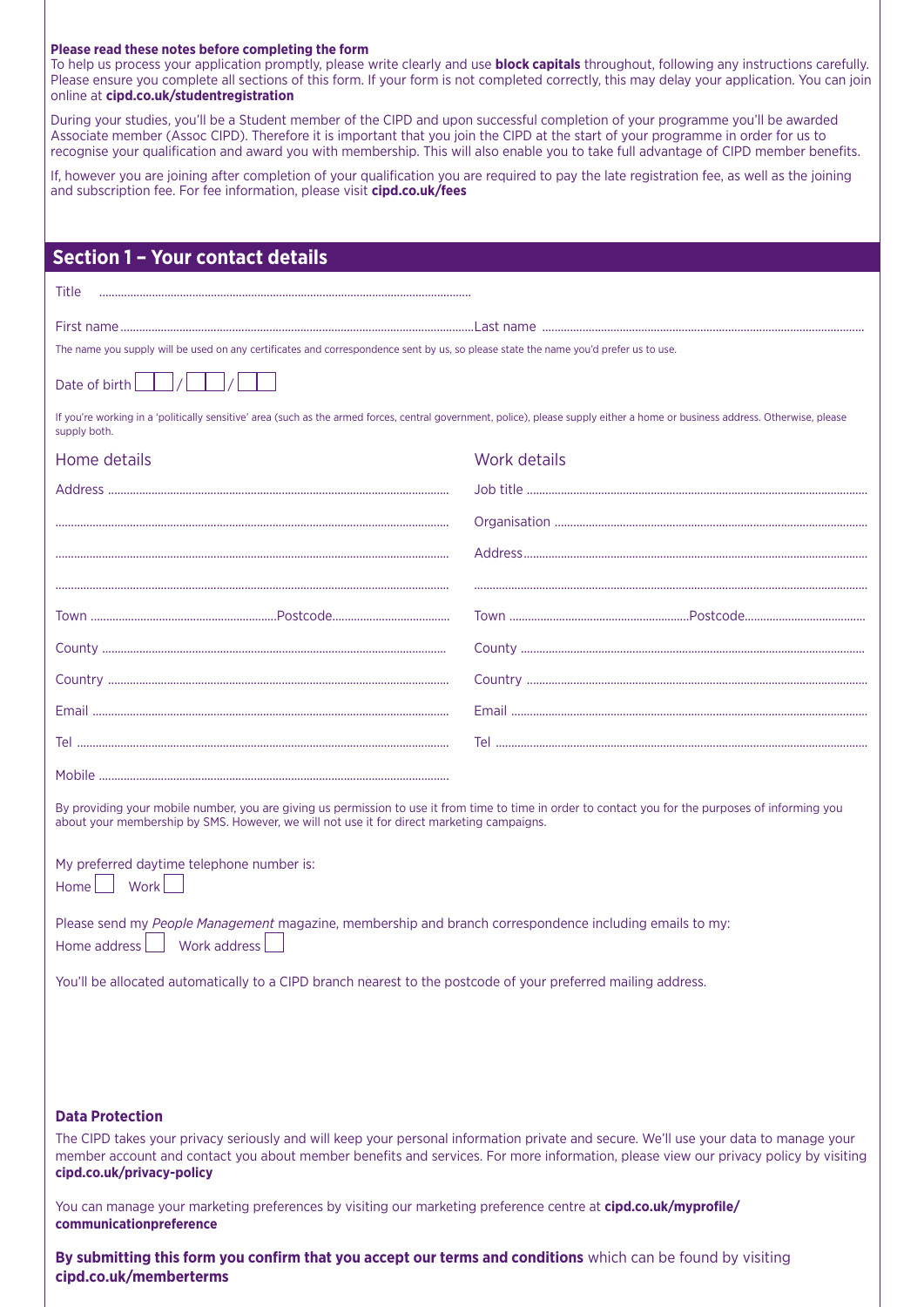### **Section 2**

| <b>Section 2</b>                                                                                                                                                                                                                                  |
|---------------------------------------------------------------------------------------------------------------------------------------------------------------------------------------------------------------------------------------------------|
| <b>Please fully complete this section</b>                                                                                                                                                                                                         |
| Currently studying $\Box$<br>Completed studies                                                                                                                                                                                                    |
|                                                                                                                                                                                                                                                   |
|                                                                                                                                                                                                                                                   |
|                                                                                                                                                                                                                                                   |
|                                                                                                                                                                                                                                                   |
|                                                                                                                                                                                                                                                   |
| Method of study<br>$Full-time$<br>Part-time $\Box$<br>Other (CIPD Flexible Learning, supported distance learning etc)                                                                                                                             |
| To be completed at your centre if currently studying                                                                                                                                                                                              |
|                                                                                                                                                                                                                                                   |
| Student's Unique Learner Number (ULN)<br>(if applicable)                                                                                                                                                                                          |
| Centre Learning Provider Number (UKPRN)<br>(if applicable)                                                                                                                                                                                        |
| I have checked section 2 and confirm this candidate is enrolled with us for the programme stated above.                                                                                                                                           |
|                                                                                                                                                                                                                                                   |
| To be completed by you if studies completed                                                                                                                                                                                                       |
| Student's Unique Learner Number (ULN)                                                                                                                                                                                                             |
| Centre Learning Provider Number (UKPRN)                                                                                                                                                                                                           |
| For those who have already completed CIPD qualifications, you'll need to enclose the following to be processed:                                                                                                                                   |
| a copy of your qualification certificate(s)                                                                                                                                                                                                       |
| a transcript of your results or a letter from your college/university confirming that you've met our Professional Standards.                                                                                                                      |
| the appropriate membership fees, including non-registration fee.                                                                                                                                                                                  |
| Please complete all of section 2 and 3. Your application will be delayed if we don't receive all the required information.<br>If you wish, you can also complete section 5, which is optional.                                                    |
| <b>Section 3</b>                                                                                                                                                                                                                                  |
| I agree to abide by the CIPD's Code of Professional Conduct available at cipd.co.uk/codeofconduct<br>I also give permission for you to contact the relevant persons or organisations to verify the information in my application, if appropriate. |
| By joining the CIPD as a member you're accepting that the Membership Terms and Conditions will apply to you. For these Terms and<br>Conditions please visit cipd.co.uk/memberterms or call +44 (0)20 8612 6208.                                   |
|                                                                                                                                                                                                                                                   |
|                                                                                                                                                                                                                                                   |
|                                                                                                                                                                                                                                                   |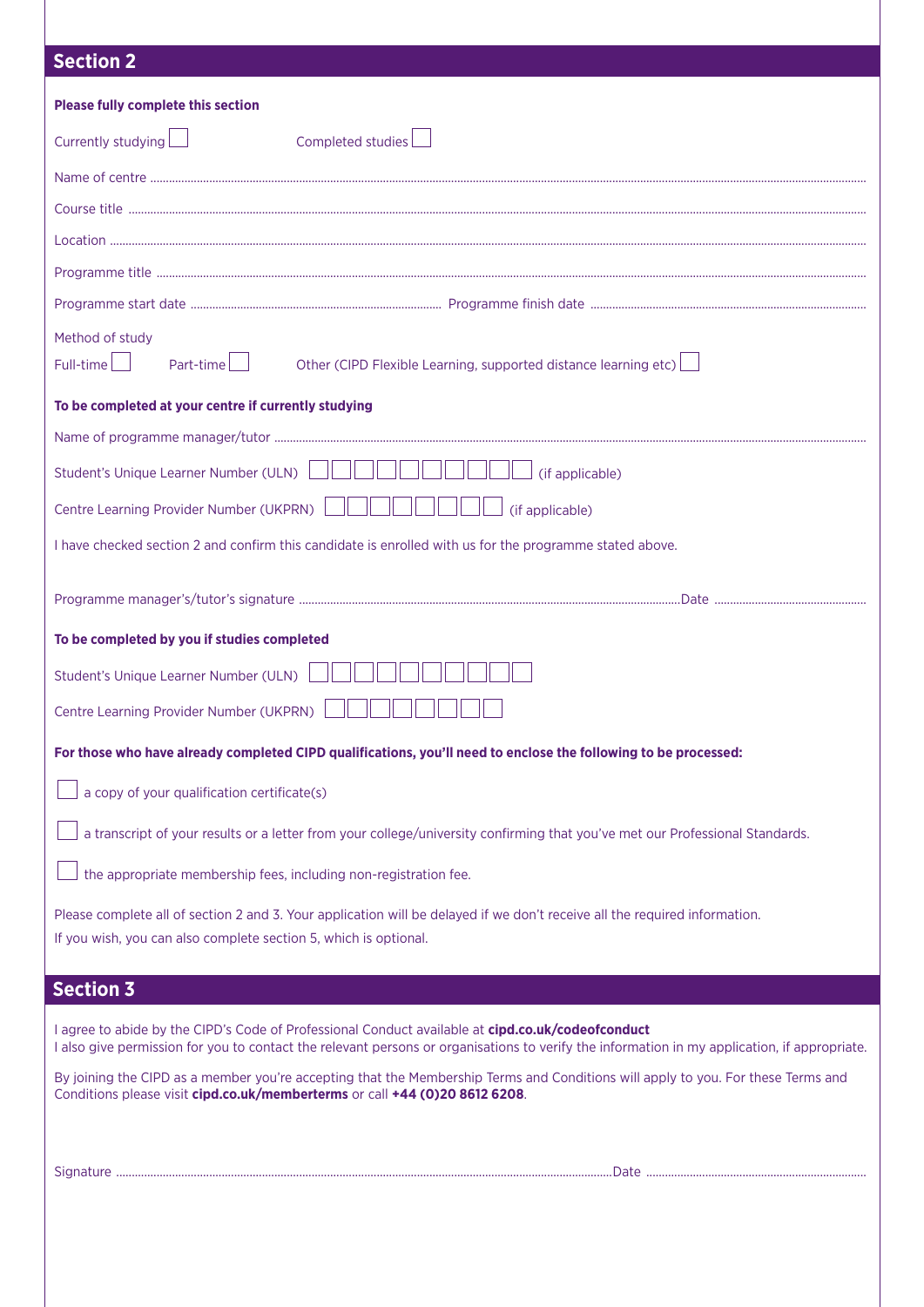### **Section 4 – Membership fees**

To join you'll need to pay a one-off joining fee as well as a membership fee and late registration fee (for those who have already completed a CIPD qualification).

#### For current membership fees, visit **cipd.co.uk/fees**

You can pay your fees by credit/debit card, cheque or by UK or SEPA direct debit (single payment or instalments). If you choose to pay your membership fee by single payment Direct Debit, one instalment will be collected from your bank account 3–6 weeks after receiving your application. Your admission fee and any late registration fee will need to be paid up front by credit/debit card or cheque.

When your membership comes up for renewal, payments will be collected each year on 1 July until you advise us otherwise. We'll send you a membership renewal pack at the start of June each year to remind you how much is due.

Cheques should be made payable to the 'CIPD' and stapled to the form. If you're using a company cheque to pay your fees, please ensure that your name is clearly stated on the back.

#### **Notes**

- 1 All CIPD students need to be in membership while studying, otherwise they will be subject to a late registration fee.
- 2 All amounts are shown in pounds sterling. If you prefer, you can make a payment by cheque in Euros or a SEPA direct debit. Please visit our **website** for the current exchange rate. If you pay by credit/debit card, your card provider will use their own exchange rate.
- 3 Important information for Direct Debit payers

 The Direct Debit payment option is only available for UK and SEPA bank account holders. If you would like to pay by UK Direct Debit please follow the instructions below. If you would like to pay by SEPA direct debit, please download our mandate **here**

 Your joining fee must be paid when you join by cheque or card. The Direct Debit option allows you to have your membership fee collected automatically on the due date in this and future years. The payment date(s) in your first year will depend on the time of year that you join us.

 *Single payments.* We will collect this payment 3–6 weeks after receiving your application. When your membership comes up for renewal, payments will be collected each year on 1 July until you advise us otherwise. We'll send you a membership renewal pack at the start of June each year to remind you how much is due.

 *Direct Debit instalments.* In order for your membership to remain valid, your Direct Debit payments must be kept up to date. Once we've received your completed Direct Debit instruction we'll send you a payment schedule for the collection of your membership fee. Depending on your joining date, in your first year of membership the instalments will not necessarily be quarterly, but will be spread across the membership year. In your second and subsequent membership years we will continue to collect your membership in quarterly instalments. You can cancel this arrangement at any time. We'll send you a membership renewal pack in June each year to remind you and let you know how much is due. If you're not the account holder or your bank account requires more than one person to authorise Direct Debits (for example, a company account), then you should use an alternative method to pay your membership fees.

4 Some benefits and services may not be available to members outside of the UK and Ireland. At its absolute discretion, CIPD may at any time alter, amend, change, modify or withdraw any of the membership benefits that comprise the membership offering.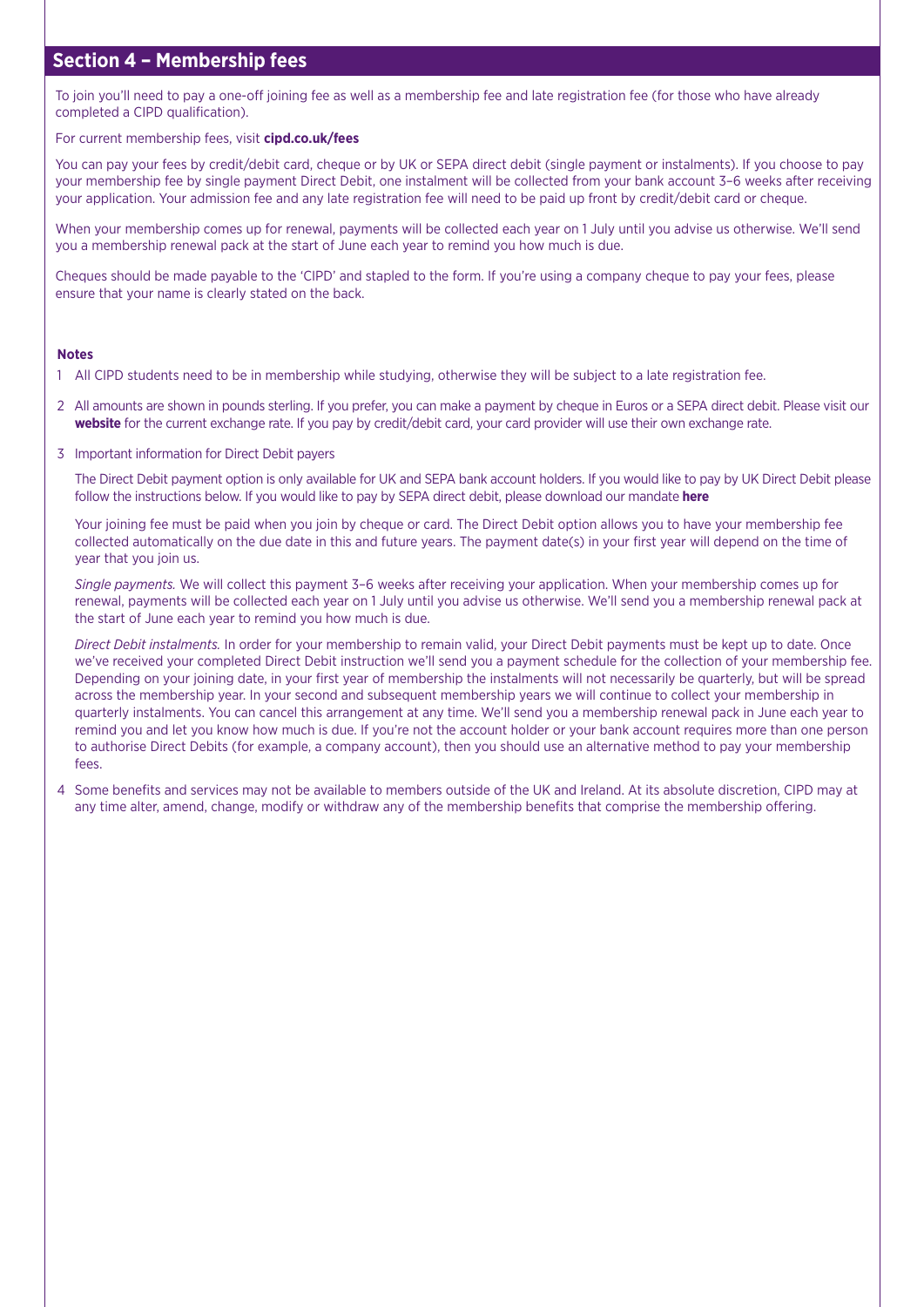## **Section 5 – About you** *(optional)*

Your CIPD membership is evolving. We're introducing new membership benefits tailored to your career stage and professional needs. So take a moment now to tell us what's important to you and ensure your CIPD membership remains relevant and tailored throughout your career by completing your CIPD member questionnaire below.

**Your details If you work from home tick this box** 

| Nam i<br>11. JE | . J T<br>. |
|-----------------|------------|
|-----------------|------------|

#### **1 Your role – please tell us which of the following best describes your role** (choose one)

- $\Box$ 11 work for an organisation in an HR role
- □ 2 I work for an organisation in an L&D role
- □ 3 I work for an organisation in an HR and L&D role
- $\Box$  4 I work for an organisation in a role in another HR specialism
- $\Box$  5 I don't work in HR but have responsibility for it
- □ 6 I am a self-employed independent consultant
- □ 7 I work for an HR/L&D consultancy
- 8 I work for a management consultancy
- $\Box$ 9 I work for a supplier of services to the
	- HR/L&D community (excl. consultancies)

|  |  |  | 2 Please select your main areas of interest (choose one or more) |  |
|--|--|--|------------------------------------------------------------------|--|
|--|--|--|------------------------------------------------------------------|--|



**3 Do you work in a specialist role?** Yes **No If yes, what is your area of specialism?** (choose one number from the list above)  $\blacksquare$ 

| 4 What is your job level? Please read the descriptions and select which best applies to your role (choose one)                                                                                                                                                                                                                                                                                                                                                                                                     |                                |                                                                                                                                                                                                                                                                                                                                                                                                                                                                          |  |                                                                                                                                                                                                                                                                                                                                                      |                     |  |  |
|--------------------------------------------------------------------------------------------------------------------------------------------------------------------------------------------------------------------------------------------------------------------------------------------------------------------------------------------------------------------------------------------------------------------------------------------------------------------------------------------------------------------|--------------------------------|--------------------------------------------------------------------------------------------------------------------------------------------------------------------------------------------------------------------------------------------------------------------------------------------------------------------------------------------------------------------------------------------------------------------------------------------------------------------------|--|------------------------------------------------------------------------------------------------------------------------------------------------------------------------------------------------------------------------------------------------------------------------------------------------------------------------------------------------------|---------------------|--|--|
| <b>Director:</b> Top-level with overall responsibility for<br>own function with board membership or equivalent,<br>including MD, CEO or Chairman.<br>2 Senior executive/group role: Top executive with<br>overall responsibility but without board membership or<br>equivalent.<br>3 Senior business partner: Individual with responsibility<br>for an activity within the overall function - may be a<br>senior HR specialist or in a broader HR role. Makes a<br>significant contribution to policy formulation. |                                | <b>Business partner:</b> Individual in senior position<br>with strong professional role - may have<br>supervisory responsibilities for departmental<br>work and/or manage a small team.<br><b>Manager:</b> An experienced professional with first<br>level of responsibility and more than two years'<br>experience at this level.<br>6 <b>Adviser/Assistant</b> : A professional starting out<br>on their HR/L&D career withunder two years'<br>experience in function. |  | In-house consultant: Individual working<br>within an organisation on a programme/<br>project, possibly working cross-functionally.<br>8 Independent consultant: Individual<br>providing consultancy services to<br>organisations on a freelance/contractual<br>basis.<br>9 Lecturer/Academic<br>10 Consultant in HR/Management<br><b>Consultancy</b> |                     |  |  |
| 5 What is your employment status? (choose one from each section)                                                                                                                                                                                                                                                                                                                                                                                                                                                   |                                |                                                                                                                                                                                                                                                                                                                                                                                                                                                                          |  |                                                                                                                                                                                                                                                                                                                                                      |                     |  |  |
| <b>Section A</b><br>2 Part-time/job share<br>  1 Full-time                                                                                                                                                                                                                                                                                                                                                                                                                                                         |                                | 3 Retired from full-time employment                                                                                                                                                                                                                                                                                                                                                                                                                                      |  | 4 Not in paid employment                                                                                                                                                                                                                                                                                                                             | 5 Full-time student |  |  |
| <b>Section B</b><br>6 Permanent                                                                                                                                                                                                                                                                                                                                                                                                                                                                                    | 7 Temporary/fixed term/interim | 8 Self-employed                                                                                                                                                                                                                                                                                                                                                                                                                                                          |  | 9 Not applicable                                                                                                                                                                                                                                                                                                                                     |                     |  |  |